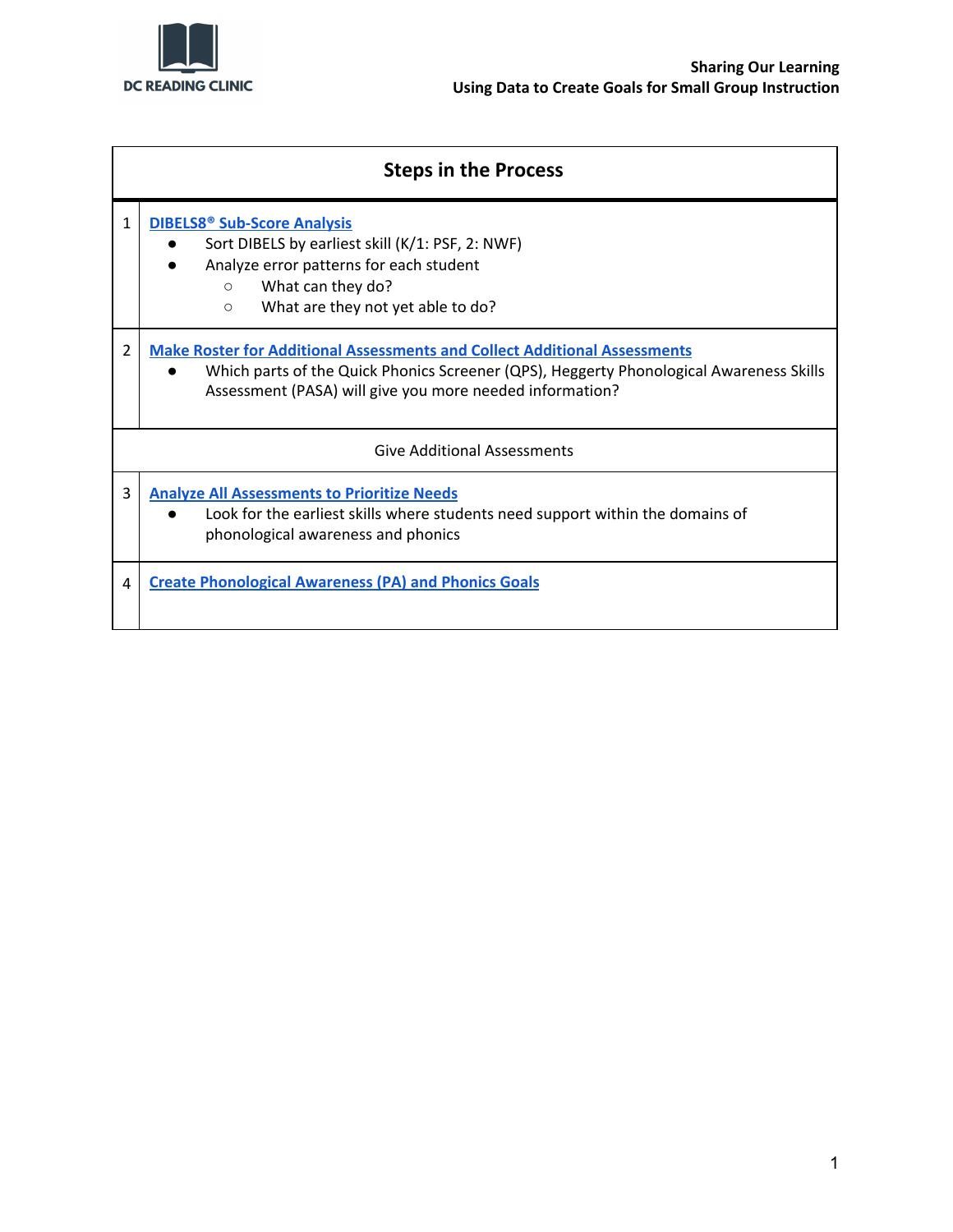

# <span id="page-1-0"></span>**STEP 1: DIBELS8® Sub-Score Analysis**

As you complete this analysis, it is helpful to take notes in the first 4 columns of the **STEP 2: [Roster](#page-2-0) for** Additional [Assessments.](#page-2-0)

|                  | <b>Step</b>                                            | <b>Questions to Ask Yourself</b>                                                                                                                                                                    |                        | <b>Actions</b>                                                                                                                                                                                                         |
|------------------|--------------------------------------------------------|-----------------------------------------------------------------------------------------------------------------------------------------------------------------------------------------------------|------------------------|------------------------------------------------------------------------------------------------------------------------------------------------------------------------------------------------------------------------|
| 1.               | Analyzing a<br>Sub-Score<br>Measure (PSF,<br>NWF)      | What students are in red and<br>yellow?                                                                                                                                                             | $\bullet$              | Go to Benchmark Page<br>Click on the sub-score to<br>organize students by sub-score<br>color                                                                                                                           |
| $\overline{2}$ . | Open Probe<br>Level report for<br>Sub-Score<br>Measure | What patterns do you notice in<br>the student's errors?<br>What patterns do you notice in<br>what the student is mastering?                                                                         |                        | Click on the student's score to<br>open a Probe Level report<br>Look at patterns of what is<br>correct (blue lines), what<br>errors are made (red squares),<br>and where the student self<br>corrected (green squares) |
| 3.               | Use Error<br>Analysis guides<br>for PSF and NWF        | Which errors are your students<br>consistently making?<br>What type of instruction does this<br>student need?<br>What questions do you still have<br>about what the child can or can<br>not yet do? | $\bullet$<br>$\bullet$ | <b>Use PSF Error Analysis</b><br><b>Use NWF Error Analysis</b><br>Consider the <b>continuum</b> of<br>phonological awareness skills;<br>Do you you know what the<br>student can and can not yet<br>do?                 |

DCRC Modified 2020 from Amplify Education Inc. (2013). *Debriefing DIBELS8® with Teachers*.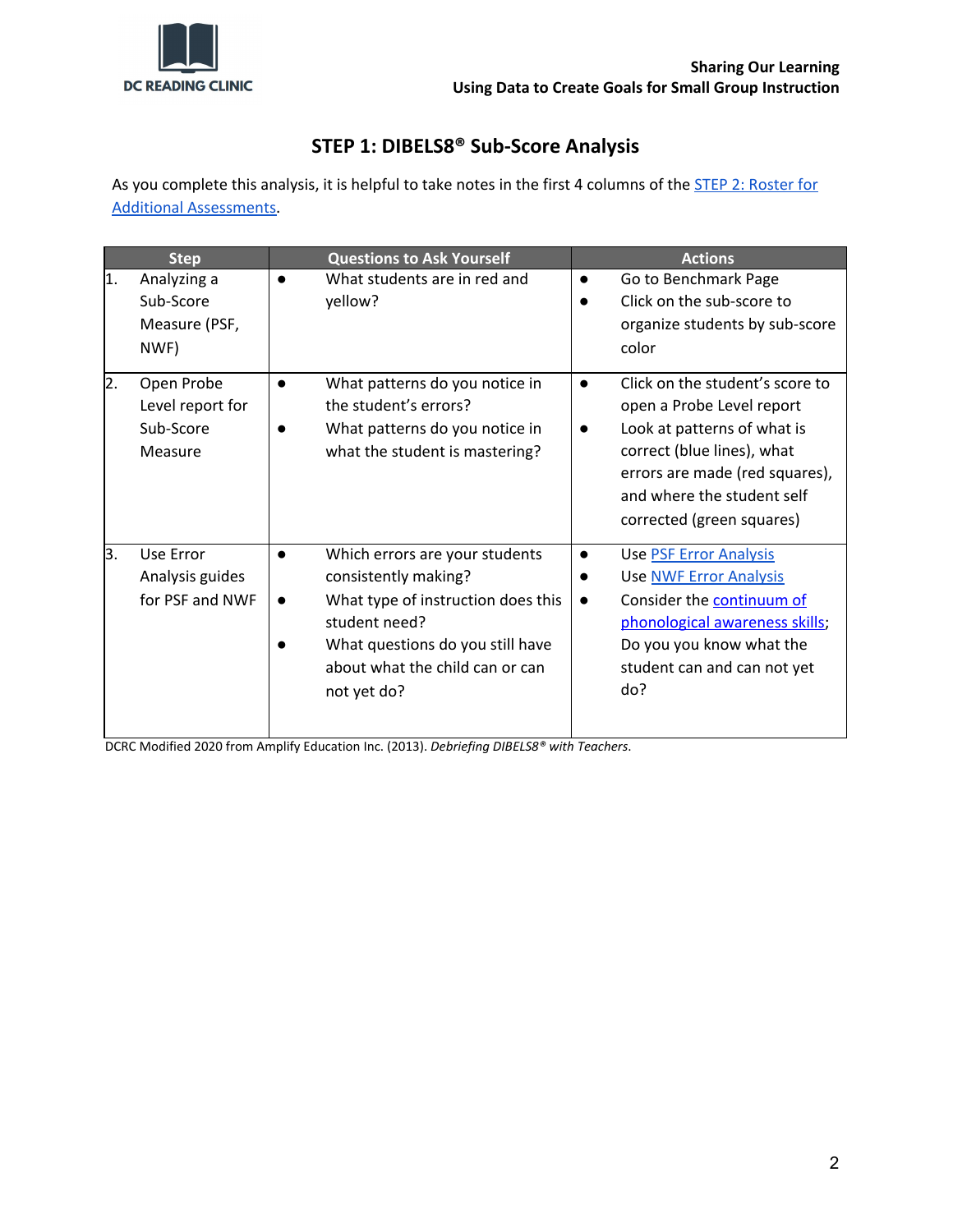

### <span id="page-2-0"></span>**STEP 2: Roster for Additional Assessments**

Now that you have Analyzed your students' DIBELS8® sub-scores, make a plan for the more advanced screeners, the PASA and the QPS. Consider which parts of the PASA and QPS screeners will give you the data that will help you identify more specific needs for your group(s).

| Student | <b>Skill</b> | Patterns and<br>error analysis                                                                                  | <b>Phonological Awareness</b><br><b>Skills Assessment (PASA)</b><br>[record which sub-tests]<br>to prioritize]                 | <b>Quick Phonics Screener (QPS)</b><br>[record which sub-tests to<br>prioritize] |
|---------|--------------|-----------------------------------------------------------------------------------------------------------------|--------------------------------------------------------------------------------------------------------------------------------|----------------------------------------------------------------------------------|
| Example | <b>PSF</b>   | able to segment initial<br>sounds in 2-phoneme<br>and some 3-phoneme<br>words, some medial<br>sounds, slow rate | blending (3) phonemes<br>isolating medial sounds<br>in (3-phoneme) words<br>segmenting and<br>blending words into<br>syllables | Task 1: letter/sound ID                                                          |
| Example | <b>NWF</b>   | Many inaccurate letter<br>sounds                                                                                | blending (3) phonemes                                                                                                          | Task 1: letter/sound ID                                                          |
|         |              | No blending attempts                                                                                            |                                                                                                                                |                                                                                  |

DCRC Modified 2020 from Amplify Education Inc. (2013). *Roster for Progress Monitoring*.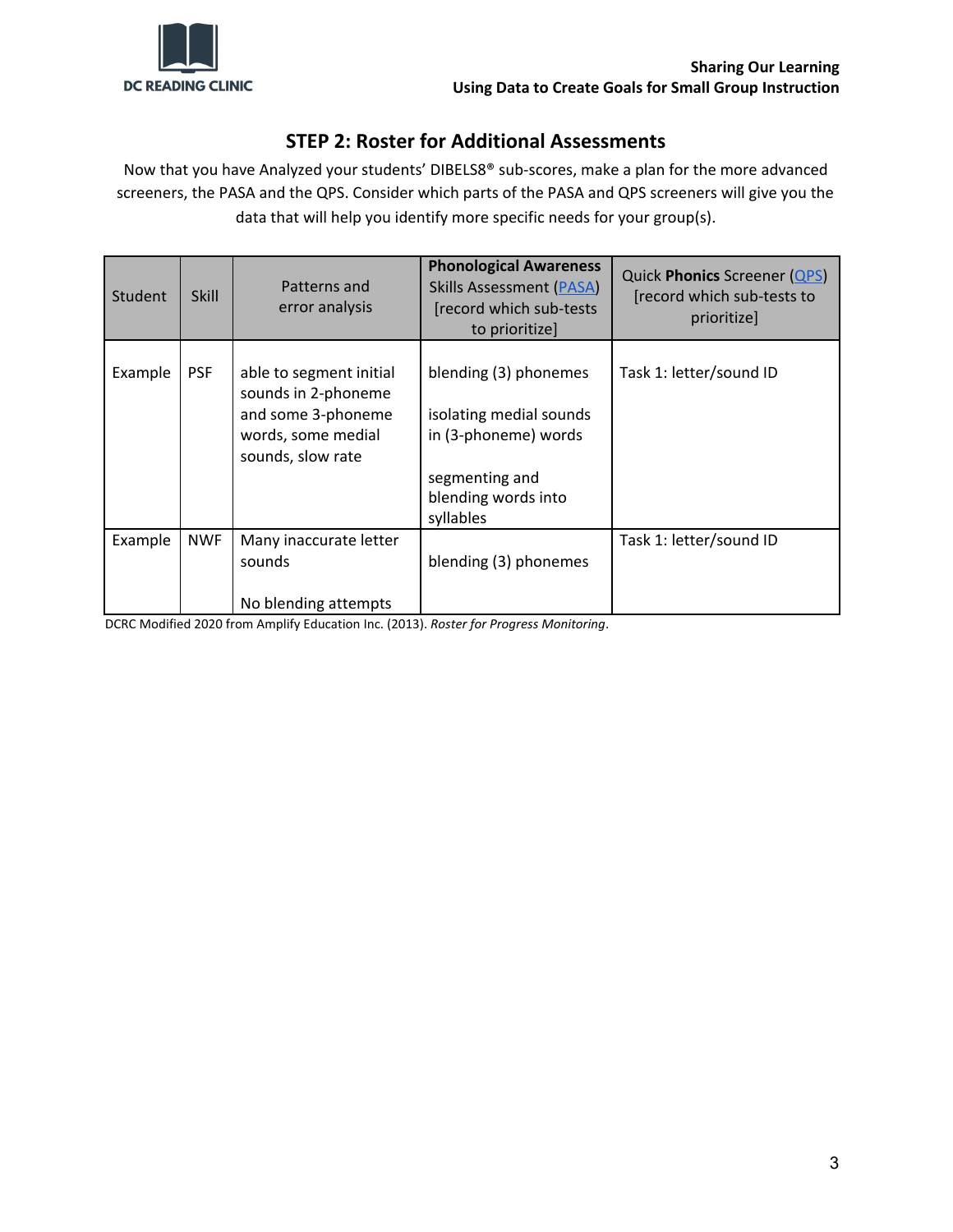

### <span id="page-3-0"></span>**STEP 3: Analyze Assessments**

**Needs-based:** Teacher utilizes DIBELS8® sub-scores (*not composite scores)* and any other data (Phonemic Awareness Skills Assessment, Quick Phonics Screener) to create groups based on need.

| <b>Indicators &amp; Needs</b>                                                                                                                                                       |                                                                                                                                                                                                    |                                                                                                                                                                                                |                                                                                                                                                                                                      |                                                                                                                                                                                                                                 |                                                                                                                                                                                                                                   |
|-------------------------------------------------------------------------------------------------------------------------------------------------------------------------------------|----------------------------------------------------------------------------------------------------------------------------------------------------------------------------------------------------|------------------------------------------------------------------------------------------------------------------------------------------------------------------------------------------------|------------------------------------------------------------------------------------------------------------------------------------------------------------------------------------------------------|---------------------------------------------------------------------------------------------------------------------------------------------------------------------------------------------------------------------------------|-----------------------------------------------------------------------------------------------------------------------------------------------------------------------------------------------------------------------------------|
| Well-below<br>benchmark on<br>PSF (DIBELS8®)<br>$> 40\%$ on<br>multiple PASA<br>sub-tests,<br>including<br>syllable-level<br>sub-tests                                              | Well-below<br>benchmark on PSF<br>(DIBELS8®)<br>Lacks automaticity<br>during full-group<br><b>Heggerty lessons</b><br>> 40% on multiple<br>PASA sub-tests,<br>mainly<br>phoneme-level<br>sub-tests | Well-below<br>benchmark on<br>LNF or<br><b>NWF-CLS</b><br>(DIBELS8®)<br>Lacks<br>knowledge of<br>grade-level<br>letter<br>identification<br>and<br>letter-sound<br>relationships               | Well-below<br>benchmark on<br><b>NWF-CLS</b><br>(DIBELS8®)<br>Lacks<br>automaticity of<br>letter-sound<br>relationships<br>Struggles to<br>quickly convert<br>letters to<br>sounds and<br>vice-versa | Well-below<br>benchmark on<br>NWF-WRC,<br>ORF-ACC<br>(DIBELS8®)<br>May be able to<br>vocalize the<br>sounds each<br>letter makes, but<br>struggles to<br>blend them<br>successively.<br>Reads sound-<br>by-sound                | Well-below<br>benchmark on<br>ORF-ACC.<br>ORF-WRC<br>(DIBELS8®)<br>Struggles to read<br>words in phrases,<br>instead reading<br>word-by-word, or<br>sometimes even<br>sound-<br>by-sound                                          |
|                                                                                                                                                                                     |                                                                                                                                                                                                    |                                                                                                                                                                                                |                                                                                                                                                                                                      |                                                                                                                                                                                                                                 |                                                                                                                                                                                                                                   |
| Phonological<br><b>Awareness:</b><br>Word<br>Awareness. <sup>1</sup><br>Rhyming,<br>Syllable-level<br>Identification,<br>Isolation,<br>Blending,<br>Segmenting, and<br>Manipulation | <b>Phonemic</b><br><b>Awareness:</b><br>Phoneme-level<br>Identification,<br>Isolation, Blending,<br>Segmenting, and<br>Manipulation<br>(Addition, Deletion,<br>Substitution)                       | <b>Alphabetic</b><br><b>Principle</b><br>Knowledge:<br>Explicit<br>teaching of<br>letter<br>identification,<br>letter-sound<br>relationships,<br>and<br>left-to-right<br>letter<br>orientation | Decoding,<br><b>Encoding</b><br><b>Automaticity:</b><br>Rapid<br>conversion of<br>letter to sound<br>and<br>vice-versa                                                                               | <b>Blending</b><br><b>Automaticity:</b><br>Converting<br>letters to<br>sounds and<br>successively<br>blending 2-5<br>sounds<br>together to<br>articulate a<br>word. Reading<br>whole words<br>with<br>automaticity <sup>2</sup> | <b>Reading Phrases</b><br>and Connected<br><b>Texts (Fluency):</b><br>Applying<br>foundational skills<br>to connected.<br>$decodable$ texts <sup>3</sup><br>and reading 2-4<br>word phrases<br>fluently $4$<br>Note: Once concept |
| the most predictive skills: Blending and                                                                                                                                            | PA Domain Note: Phonological and<br>Phonemic Awareness should prioritize                                                                                                                           | <b>Phonics Domain Note: These foundational skills</b><br>are often taught concurrently, but can be taught in<br>isolation for later integration.                                               |                                                                                                                                                                                                      |                                                                                                                                                                                                                                 | of word and most<br>letter-names are<br>mastered, students<br>may start instruction<br>in high-frequency<br>words <sup>5</sup>                                                                                                    |

<sup>1</sup> [Phonological](https://drive.google.com/file/d/1qdB8y6hos7kuXFgTWg-J8xJVjS6RDHav/view?usp=sharing) Awareness Continuum of Skills

<sup>&</sup>lt;sup>2</sup> [Successive](https://drive.google.com/file/d/1EX1S2ekeJynMaz9LFmA1B2vB1PyTcZHp/view?usp=sharing) Blending guidance

<sup>&</sup>lt;sup>3</sup> [Decodable](https://drive.google.com/file/d/1eK5KnPNDPoC4o4SLO4ygX-aHqy8h25Od/view?usp=sharing) text guidance

<sup>4</sup> Phrasal fluency can be achieved by teaching students explicitly that strong readers read in 3-4 word phrases. Teachers can "scoop" (mark lightly with a pencil) phrases in a decodable text, model phrasal fluency, and chorally read with students. Rasinski (2018) has also found that repeated readings are effective in encouraging phrasal fluency.

<sup>&</sup>lt;sup>5</sup> [High-frequency](https://drive.google.com/file/d/1VxC7vC58SCMfKOTTamadaDINUQlS-KQG/view?usp=sharing) word guidance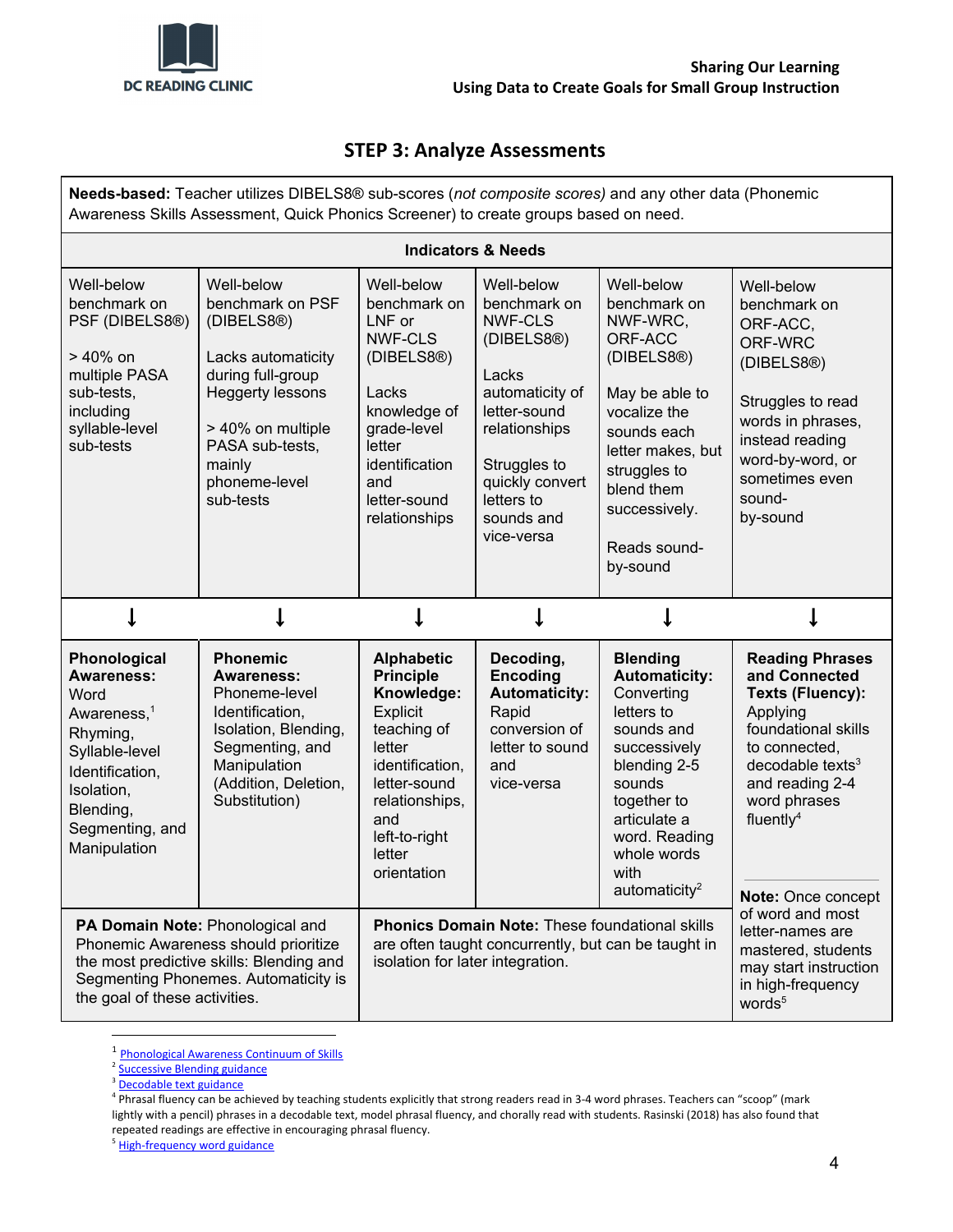

## <span id="page-4-0"></span>**STEP 4: Create Phonological Awareness and Phonics Goals**

- 1. Review all the steps above.
- 2. Craft the *priority* and *optional supporting* goal(s) for the intervention cycle. Consider...
	- a. the earliest skill first
	- b. specific and measurable
	- c. high-leverage

**Note:** These goals will guide your lesson plans and progress-monitoring during the intervention cycle. At minimum, identify one priority goal in one of the domains (i.e. one goal for group). At maximum, identify one priority and one supporting goal for each of the domains (i.e. four goals total for group).

#### **Example Intervention Group Goals:**

- Domain: Phonological Awareness
	- Priority Goal: SWBAT automatically and accurately segment 3-phonemes in CVC words in 8/10 trials
- Domain: Phonics
	- Supporting Goal: SWBAT automatically and accurately identify the name and sound of the letters "t", "a", "b", "f", "n" and "m."

#### **Students:**

#### **Phonological Awareness (PA) Goals**

*Examples:*

*SWBAT segment words with 4 phonemes with 100% accuracy on post-intervention PASA. SWBAT identify the medial vowel in 3-phoneme words with 80% accuracy during sessions.*

| <b>PA Priority Goal(s)</b>                                                                                                                                                                                                                                                       | <b>PA Supporting Goal(s)</b>      |  |  |  |
|----------------------------------------------------------------------------------------------------------------------------------------------------------------------------------------------------------------------------------------------------------------------------------|-----------------------------------|--|--|--|
|                                                                                                                                                                                                                                                                                  |                                   |  |  |  |
| <b>Phonics Goals</b>                                                                                                                                                                                                                                                             |                                   |  |  |  |
| <b>Examples:</b><br>SWBAT decode all of the short vowels and single consonants, saying the phoneme (sound) for each<br>grapheme (letter) within 3 seconds of each visual prompt.<br>SWBAT successively blend 5 CVC words in one minute, reading the entire CVC word as one unit. |                                   |  |  |  |
| <b>Phonics Priority Goal(s)</b>                                                                                                                                                                                                                                                  | <b>Phonics Supporting Goal(s)</b> |  |  |  |
|                                                                                                                                                                                                                                                                                  |                                   |  |  |  |